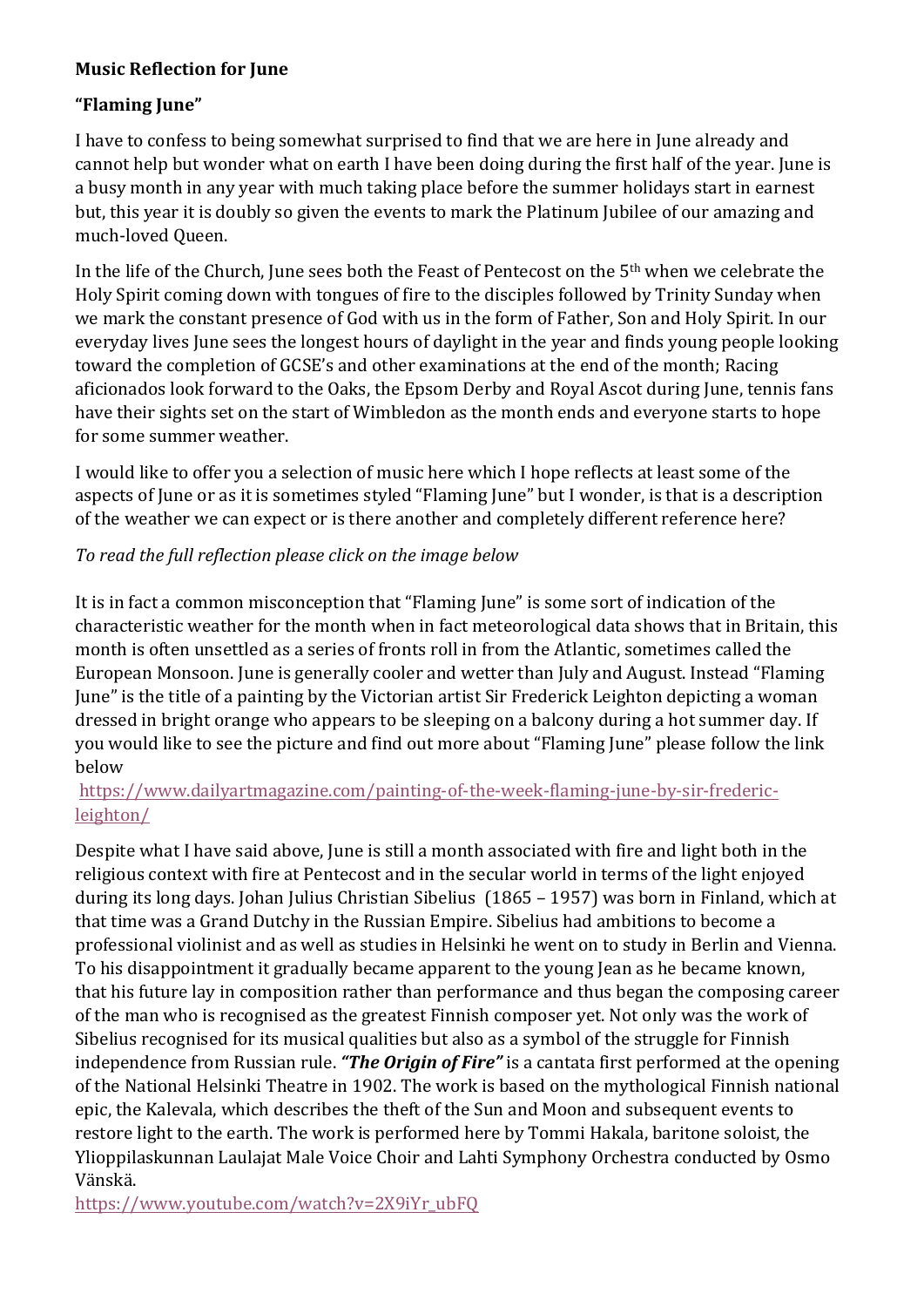On a somewhat lighter note, I would like to turn now to the work of the celebrated partnership of Richard Rogers and Oscar Hammerstein and in particular their second joint work Carousel (1945) which was adapted from Ferenc Molnár's 1909 play Liliom, transplanting its Budapest setting to the Maine coastline. The story revolves around carousel barker Billy Bigelow, whose romance with millworker Julie Jordan certainly has its ups and downs although, unlike the play, the musical has a happy ending. The musical opened on Broadway on April 19, 1945 where it was an immediate hit with both critics and audiences. Carousel initially ran for 890 performances and duplicated its success in the West End in 1950. The show has many memorable songs which are still well-known today including "You'll Never Walk Alone" (much beloved of Liverpool Football Club fans) and **"June is bustin out all over"** which signals the preparations in the story for the summer clambake. The song is sung here by the cast of the original film version of the show made in 1956.

https://www.youtube.com/watch?v=khL3AVmPj24

Make Music Day or World Music Day is an annual celebration observed on 21 June around the world; It is a day to encourage young and amateur musicians to perform. On this day, anyone can play their favourite instruments for enjoyment as part of a celebration that now spans 120 countries where people organise free public concerts in parks, stadia, and public places, mostly for music lovers and learners. The first World Music Day was celebrated on the Summer Solstice in France in 1982 when the former French minister of art and culture, Jack Lange, along with Maurice Fleuret started the Fête de la Musique in Paris. In our country the event is promoted and supported by Make Music Day UK and there have been some wonderful contributions made over the past two years despite the constraints imposed by the Covid pandemic. An excellent example of what I describe is the 2020 contribution to Make Music Day by the **Kinnaris Quintet**, a Scottish group formed in 2017 by a group of friends in Glasgow which comprises one mandolin, one guitar and three fiddles. The music was recorded in their individual homes and edited together; I hope you like it.

https://www.youtube.com/watch?v=iRvXT9\_CU84

As I mentioned in my introduction, June this year sees the celebration by the Church of the Feast of Pentecost which occurs 50 days after Easter Day. Jesus reassured his disciples that, after he had returned to his Father, they would not be left alone but rather that the Holy Spirit, the "Comforter" would come to them and give them the strength and support needed to carry out their mission. We are taught that the Holy Ghost did indeed come to the disciples on the day of Pentecost while they were all together and came with the sound of the wind and with flames of fire which rested on their heads. We are also told that after this the disciples were also able to speak in such a manner as to be understood by all the people of the various races who were present – indicating that the message of salvation was for all people throughout the known world rather than just the Jews in Jerusalem. We too can take comfort that, if we are prepared to admit it, the Holy Spirit will live in our hearts giving us the constant presence of God with us.

Veni Creator Spiritus (Come Holy Ghost) is a hymn to the Holy Spirit thought to originate in the 9<sup>th</sup> century. The hymn first appeared in English as the only metrical hymn in Thomas Cranmer's Book of Common Prayer of 1549. The hymn has been used at all coronations since 1625 in the translation of Bishop John Cosin set to an arrangement of the original Gregorian chant. Jonathan Dean Harvey (1939 - 2012) was born in Sutton Coldfield and studied at St. John's College following which in 1969 he took up a Harkness Fellowship at Princeton University.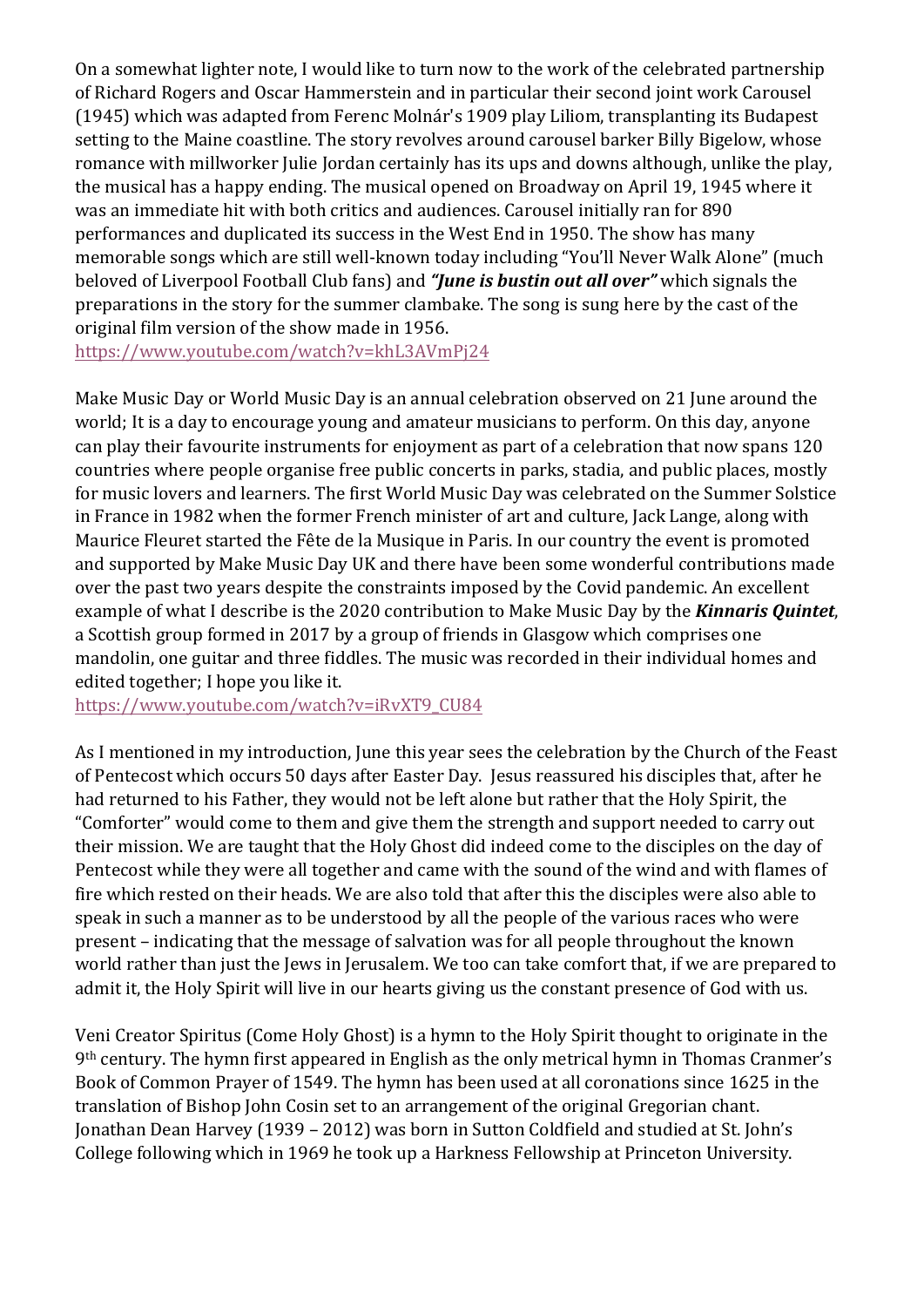In the 1980s, Harvey produced music at IRCAM French institute dedicated to the research of music and sound, especially in the fields of *avant garde* and electro-acoustical art music after receiving an invitation from Pierre Boulez to work there. Harvey composed a setting of "Come *Holy Ghost*" which is sung here by the Choir of St John's under the direction of Andrew Nethsingha the Director of Music.

https://www.youtube.com/watch?v=ueq-Ju5dMls&t=0s

Pentecost is one of the twelve "Great Feasts" of the Eastern Orthodox Church and is celebrated 50 days after Orthodox Easter. The celebration of the feast, as with all other services in the Orthodox Church, involves a good deal of music in the Byzantine Psaltic Tradition most familiar to us in the sound of the chanting of male singers. The music is significantly more complex in terms of notation compared to our more familiar staff notation and reflects the particular characteristics and requirements of the chant including quarter tones which are generally alien to our conventional techniques. As I suggest we normally expect to hear orthodox music sung by male choirs but women are not excluded and in the Greek Orthodox Archdiocese of America the Archdiocesan Women's Byzantine Choir of St. Kassiani was founded in 2015. It is a ministry operated and monetarily supported by the sisterhood of All Saints Greek Orthodox Monastery in Calverton, NY and operates under the auspices of the Archdiocesan School of Byzantine Music. We are going to hear the choir chanting the "Greek Orthodox Hymns of Pentecost" https://www.youtube.com/watch?v=ELQDE2KCYUA&t=568s

June each year sees the official birthday of Her Majesty the Queen marked by the Trouping of the Colour ceremony held on the second Saturday in June. The practice of officially marking the birthday of the sovereign was started in 1748 for George II, but it was Edward VII who instigated the practice of moving the celebration to the summer in the hope of better weather. June this year of course has seen celebrations on a magnificent scale to mark the Platinum Jubilee of our much loved and respected Queen, Elizabeth II. A Platinum Jubilee is a unique event in this country, is something that has rarely happened anywhere in the world and is of course something that none of us will ever see again. As she promised even before her accession, our Queen has devoted her whole life to the service of this Kingdom and Commonwealth and of course many of her subjects have known no other monarch. Those of us who are a little older may not have vivid memories of the Queen's accession but we almost certainly will remember Coronation Day the following year and how we marked that. We were living in Kent in an area of no TV reception at the time but I remember the bunting and a large cardboard crown above the door of our house. Shortly after the day, our school arranged a trip to the cinema in Dover to see a film of the Coronation, imagine my dismay when I contracted chicken pox and was unable to attend! All was not lost however since, on my recovery my indulgent maiden aunt in London took me to the Pathe News Cinema on the corner of Northumberland Avenue and Trafalgar Square where the film was still showing along with coverage of the conquest of Everest.

It is difficult to select music to reflect the Platinum Jubilee as the choice is so wide however, one piece comes immediately to mind and that was written by the great William Byrd in 1580 as a prayer for the wellbeing of Queen Elizabeth I. Elizabeth came to the throne at the early age of 25 and reigned until her death at the age of 69 which at the time was a 'long life' as the anthem prays. To my mind this music is so suited to our current Queen whose strong and steadfast faith has demonstrated that she most certainly does "rejoice in Thy strength"

*"O Lord, make thy servant, Elizabeth our Queen, to rejoice in Thy strength.* 

Give her her heart's desire, and deny not the request of her lips: but prevent her with Thine everlasting blessing, *and give her a long life ev'n for ever and ever. Amen"*